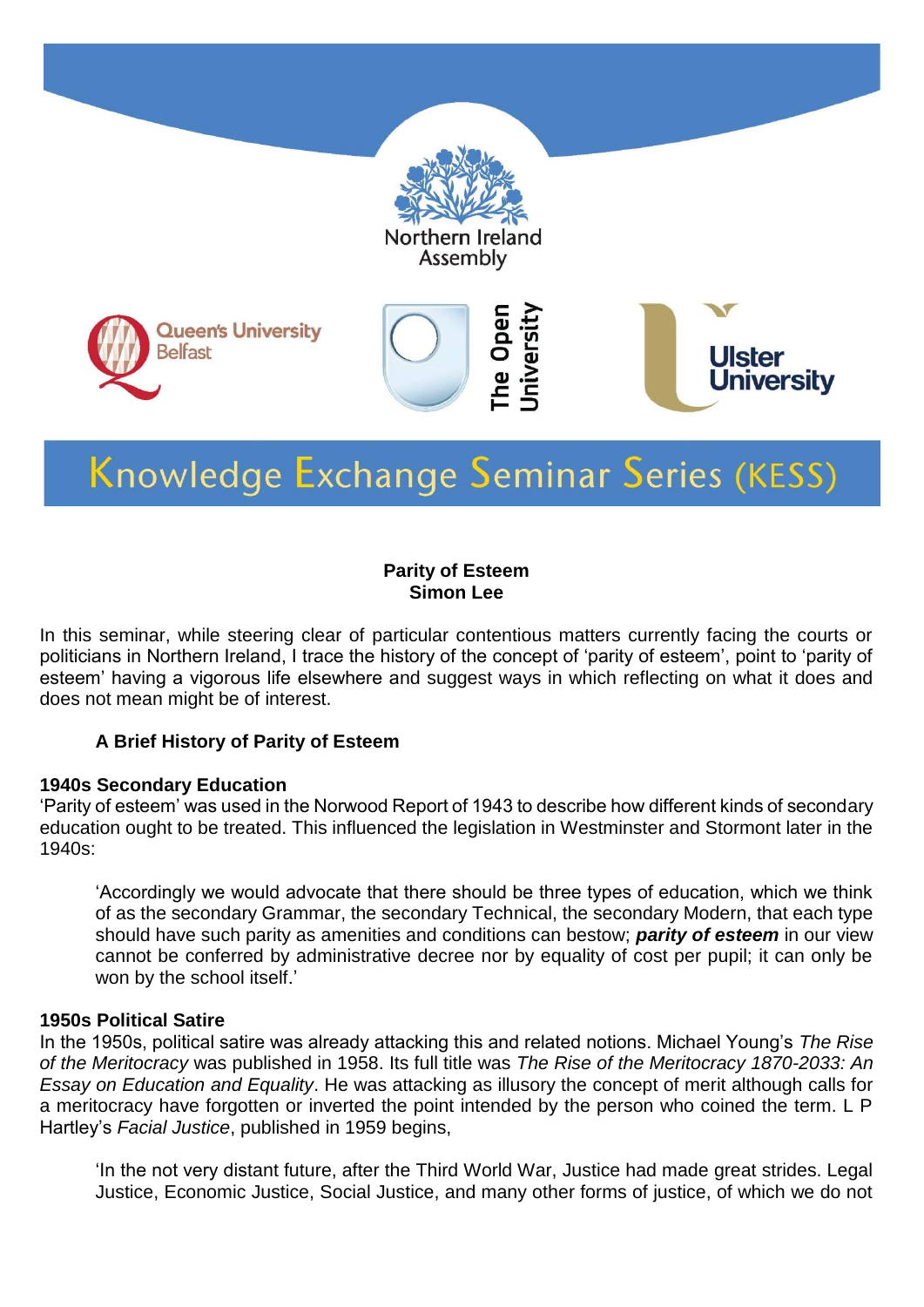even know the names, had been attained; but there still remained spheres of human relationship and activity in which Justice did not reign.'

#### **1960s Education**

In the 1960s, the manifest failure of parity of esteem in secondary education led to pressure for comprehensive education. Anthony Crosland, the architect of the change, had made the point in his 1956 book The Future of Socialism that, 'It is curious that socialists, so often blind to the question of the public schools, should fail to see that 'parity of esteem' within the State sector, combined with a continuation of independent schools outside, will actually increase the *disparity* of esteem within the system as a whole.' But by the time he became Secretary of State for Education in 1964, he had decided to make a start and so issued a call to local authorities to create comprehensive schools in Circular 10/65, intending (we are told in a biography by Susan Crosland) to destroy every grammar school.

#### **1970s Northern Ireland Constitutional Convention**

In 1975, the Rt Hon David Bleakley of the Northern Ireland Labour Party introduced the concept of 'parity of esteem' into Northern Ireland's political discourse during the Constitutional Convention:

'The NILP recognises the need to look beyond the frontiers of Northern Ireland and to develop good relations with neighbours. But it stresses the need for realism; there is a price to be paid for North/South cooperation. In particular, the Irish Republic must not lay claim to the territory of the North and must acknowledge the right of the Ulster people to determine their own destiny. Equally, the North would recognise the value of cooperation, between equals, with the South. Such parity of esteem is essential for progress, but once it is established Irish people should find no difficulty in working out agreed forms of contact, beneficial to both parts of the island …'

#### **1980s Parity of Esteem in Higher Education**

All the way through the 1980s, polytechnics campaigned to be acknowledged as universities. Curiously, it was the same Anthony Crosland, in the same year as he paved the way for comprehensive schools, who had seemed to entrench the binary system (which he called a dual system) and saying that there would be no new universities for ten years (a policy swiftly reversed). The merger of the Ulster Polytechnic and the New University of Ulster in 1984 paved the way for polytechnics to become universities across the Irish Sea. The tone was set by Lord Longford on 10 May 1979 in the House of Lords, one week after Margret Thatcher had come to power. Although her government initially resisted this proposal, by the end of her premiership in 1990, she had changed minds and the Conservative government under John Major forced the change through, against the wishes of many university leaders, in the 1992 Higher and Further Education Act. Lord Longford put the case like this:

'First, the polytechnics are a vital though much under-estimated element in our education system. Secondly, they have been disgracefully starved hitherto of adequate resources. Thirdly, they will never get fair play or achieve parity of esteem until the distinction is eliminated between them and the existing universities. The so-called binary system may have seemed a good idea at the time—I have an idea that I helped to defend it myself about 24 years ago in this House but by now it has served its purpose. The binary system has had it.'

#### **1990s Opsahl process through to the Good Friday Agreement**

As parity of esteem for polytechnics was approaching, the concept of parity of esteem was revived by Initiative '92's Opsahl process of listening to diverse voices in civil society. Sir Patrick Mayhew invoked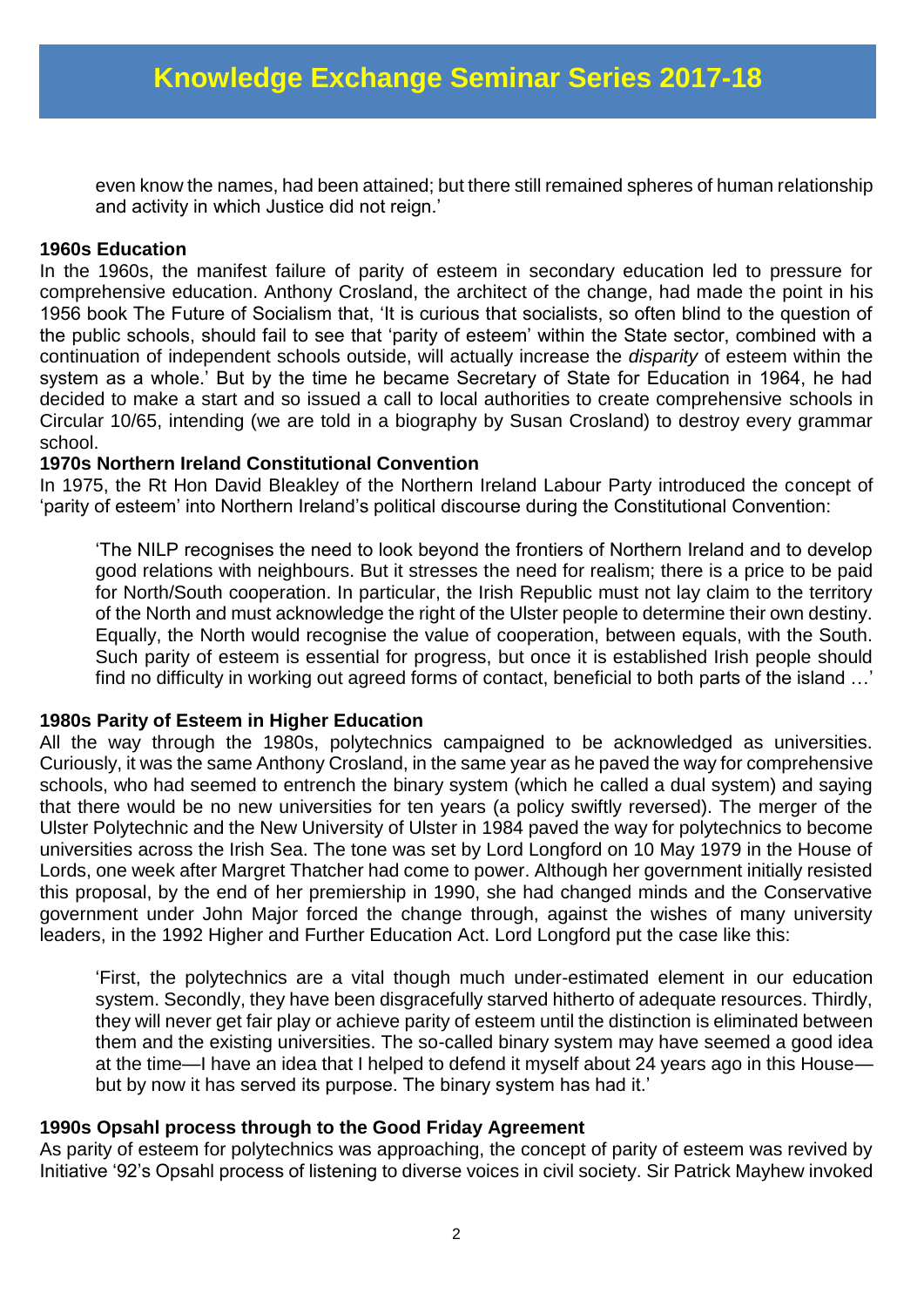### **Knowledge Exchange Seminar Series 2017-18**

it, in Coleraine and in Westminster, and it featured in the Good Friday Agreement in 1998. The Opsahl Commission recommended

'a government based on the principle that each community has an equal voice in making and executing the laws or a veto on their execution, and equally shares administrative authority' and that 'Parity of esteem between the two communities should not only be an ideal. It ought to be given legal approval, promoted and protected, in various ways which could be considered.'

The footnotes are interesting on the origin of these ideas, eg re the former 'This proposal did not come directly from any single submission. However, its inspiration was the strong emphasis on the need for absolute parity of esteem between the two communities in Northern Ireland in a number of submissions; for example, the Corrymeela Community …' and four named individuals. (footnote 2, p123, Ch 10, Conclusions & Recommendations, Andy Pollak {ed} *A Citizens' Inquiry: The Opsahl report on Northern Ireland*, Lilliput Press, 1993).

Sir Patrick Mayhew had welcomed the Report in Parliament in 1993,

'The Opsahl commission was established to encourage a public debate. It undertook the unique and valuable task of canvassing the views of a wide range of people and organisations in Northern Ireland'

and was still invoking the concept of parity of esteem in the marching season of 1996

'We have to encourage parity of esteem and a balancing of the perfectly proper hopes, aspirations and fears of one side of the community against those of its counterparts. That is what we try to do.' (11 June 1996)

In 1998, under the Good Friday Agreement, the two governments,

'1 (v) affirm that whatever choice is freely exercised by a majority of the people of Northern Ireland, the power of the sovereign government with jurisdiction there shall be exercised with rigorous impartiality on behalf of all the people in the diversity of their identities and traditions and shall be founded on the principles of full respect for, and equality of, civil, political, social and cultural rights, of freedom from discrimination for all citizens, and of parity of esteem and of just and equal treatment for the identity, ethos, and aspirations of both communities;'

#### **1990s Languages in South Africa**

While this policy was developing, parity of esteem featured in the South African Constitution of 1996 respecting languages.

#### s6. Languages

1. The official languages of the Republic are Sepedi, Sesotho, Setswana, siSwati, Tshivenda, Xitsonga, Afrikaans, English, isiNdebele, isiXhosa and isiZulu.

2. Recognising the historically diminished use and status of the indigenous languages of our people, the state must take practical and positive measures to elevate the status and advance the use of these languages…

4. The national government and provincial governments, by legislative and other measures, must regulate and monitor their use of official languages. Without detracting from the provisions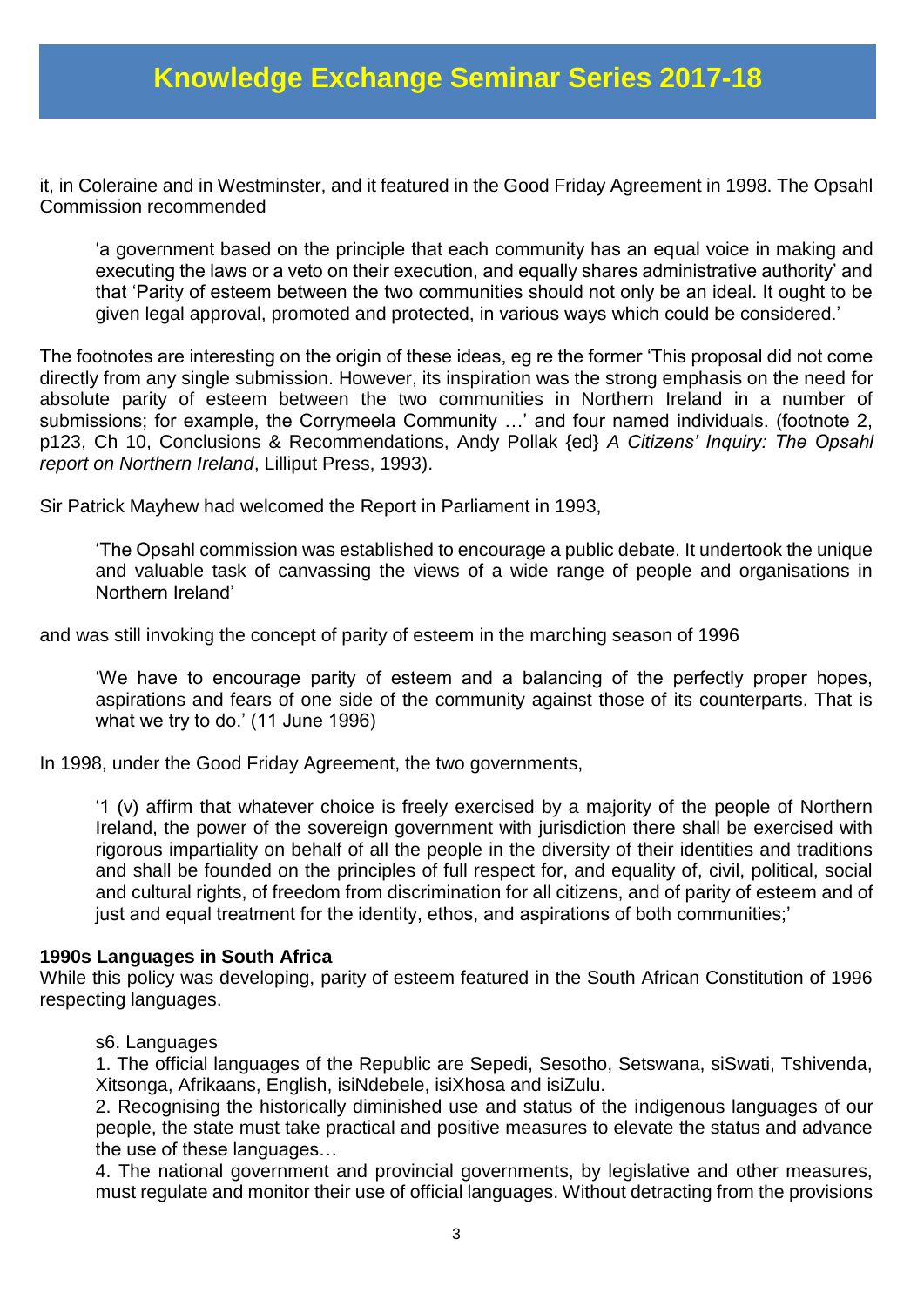of subsection (2), all official languages must enjoy parity of esteem and must be treated equitably.

#### **A NHS for the 21st Century**

In this century, however, the concept of parity of esteem has been criticised or neglected in Northern Ireland, more than it has been invoked. Martin Dowling, for example, has written of a 'parity of contempt' (*Traditional Music and Irish Society: Historical Perspectives*, 2014). Yet parity of esteem is alive and well and living in the NHS, where everyone seems to agree that it was enshrined in legislation by the Coalition Government in the Health & Social Care Act 2012 even though the term itself is not in the text of the legislation. On 19 March 2014, for example, David Cameron replying to Ed Miliband, said,

'In terms of whether mental health should have parity of esteem with other forms of health care, yes it should, and we have legislated to make that the case.'

He meant that the Health & Social Care Act 2012 requires parity of esteem. David Cameron's Coalition government was particularly proud of this although (a) it came about through opposition amendments opposed by the government and (b) the phrase is not there explicitly. The expression is used in the NHS Constitution and Mandates but the Act simply begins:

"1 Secretary of State's duty to promote comprehensive health service

(1)The Secretary of State must continue the promotion in England of a comprehensive health service designed to secure improvement—

(a)in the physical and mental health of the people of England, and

(b)in the prevention, diagnosis and treatment of physical and mental illness.

Still, this combination of it being implicit in the legal texts and explicit in policy documents and wider discourse has brought great energy and impetus to mental health services and well-being.

#### **Identities in the 21st Century**

Implicitly, parity of esteem seems to underlie the reasoning of the German High Court last week in its case on gender. Imagine substituting political aspiration for gender in this press release by the Court (or indeed in Lord Longford's three reasons for wanting parity of esteem in higher education):

'… The assignment of gender is of paramount importance for individual identity; it usually plays a key role both for a person's self-conception and for the way this person is perceived by others… Current civil status law interferes with this right. It requires a gender entry, but does not allow the complainant, who permanently identifies as neither male nor female, an entry corresponding to this gender identity. Even if this person chose the option "no entry", it would not reflect that the complainant does not see themself as a genderless person, but rather perceives themself as having a gender beyond male or female.'

[https://www.bundesverfassungsgericht.de/SharedDocs/Pressemitteilungen/EN/2017/bvg17-](https://www.bundesverfassungsgericht.de/SharedDocs/Pressemitteilungen/EN/2017/bvg17-095.html) [095.html](https://www.bundesverfassungsgericht.de/SharedDocs/Pressemitteilungen/EN/2017/bvg17-095.html)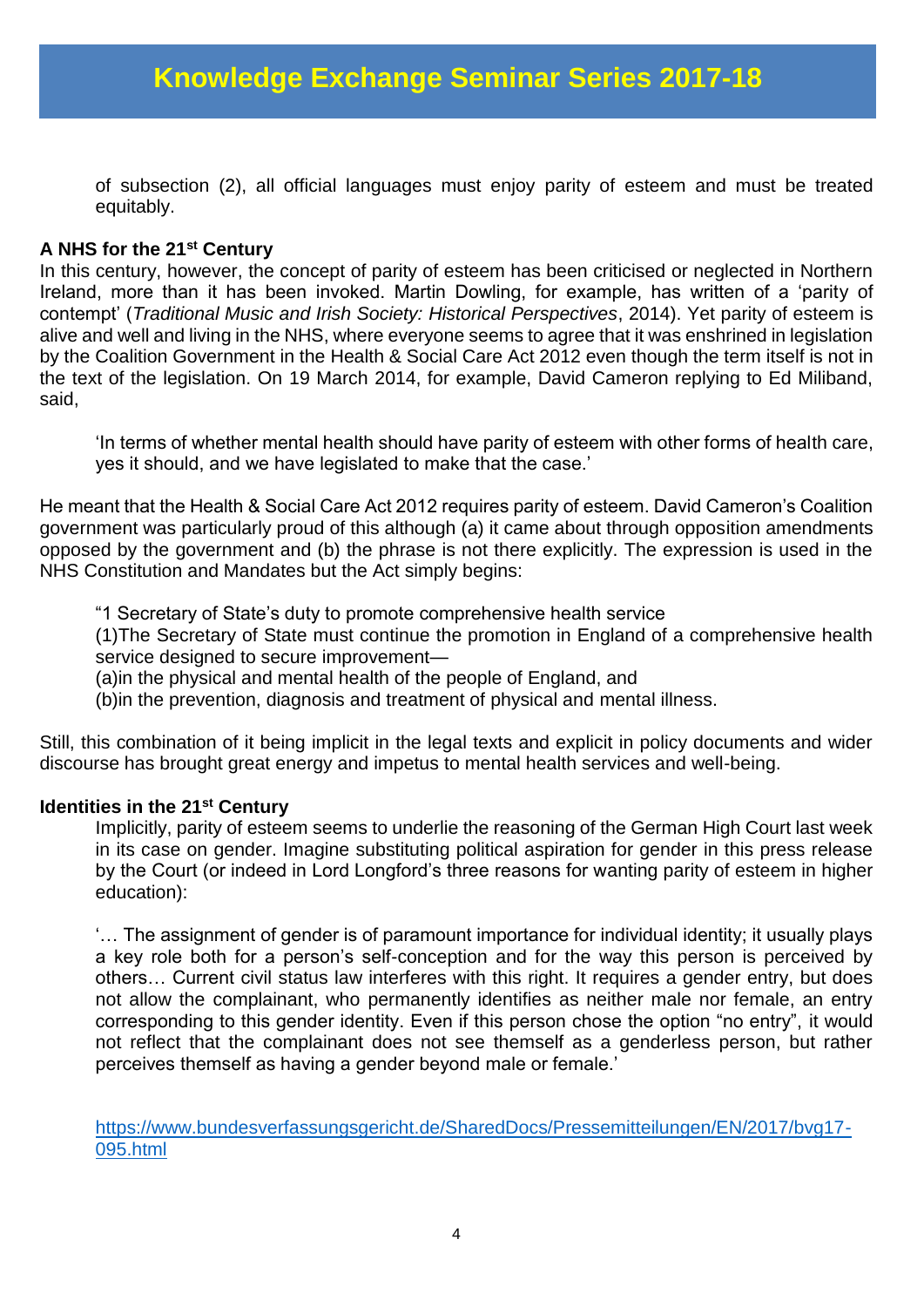#### **A Future for Parity of Esteem?**

Some will conclude that Parity of Esteem has a brief, or non-existent future. Others might like a policy brief on the possibilities afforded by sustained reflection on Parity of Esteem, including definitions. While it is beyond the scope of this brief presentation to answer all questions, some observations might encourage debate and further work. So why has Parity of Esteem lost impetus here? There are at least four broad answers.

First, not everybody agreed with it in the first place and it is still controversial as a concept. Sometimes it is said to be meaningless, sometimes it is a particular meaning to which someone objects.

Second, there are now so many detailed rules on equality and non-discrimination that it might be thought to be unnecessary.

Third, it might be that there is uncertainty or discontent about who is meant to show the esteem: is it a matter for the two governments only or also for politicians and others with public responsibility here or indeed for all of us?

Fourth, it might be that the tension comes in that not only 'the two main communities' but others might wish to be shown such esteem.

If it is to be revived, what are the conditions in which Parity of Esteem thrives?

First, it is not just about a resolution of a complex dilemma by an imposed outcome but rather is about the process of getting to a policy decision, involving listening to why others feel under-valued by the status quo or alternative proposals. The energy in the NHS around mental health is a good model for this and it is no coincidence, on this view, that parity of esteem has been most prayed in aid by processes of dialogue such as the Opsahl hearings or the political talks which led to the Good Friday Agreement or successive series of these KESS seminars.

Second, it is not enough for it to be used when we think someone else is not living up to it, if we are not reflecting on how we live out the idea, for instance by taking action ourselves, where we can, such as in the commendable broadening of the compass of KESS seminars. We are coming up to the 75<sup>th</sup> anniversary of the Norwood Report and we are now much more conscious of not blaming the victims of unjust treatment but with those warnings, it might be worthwhile considering the Norwood Report's warning and asking how can we cultivate an attitude in which we genuinely esteem other traditions and genuinely attract esteem from those who disagree with us:

'*parity of esteem* in our view cannot be conferred by administrative decree nor by equality of cost per pupil; it can only be won by the school itself'.